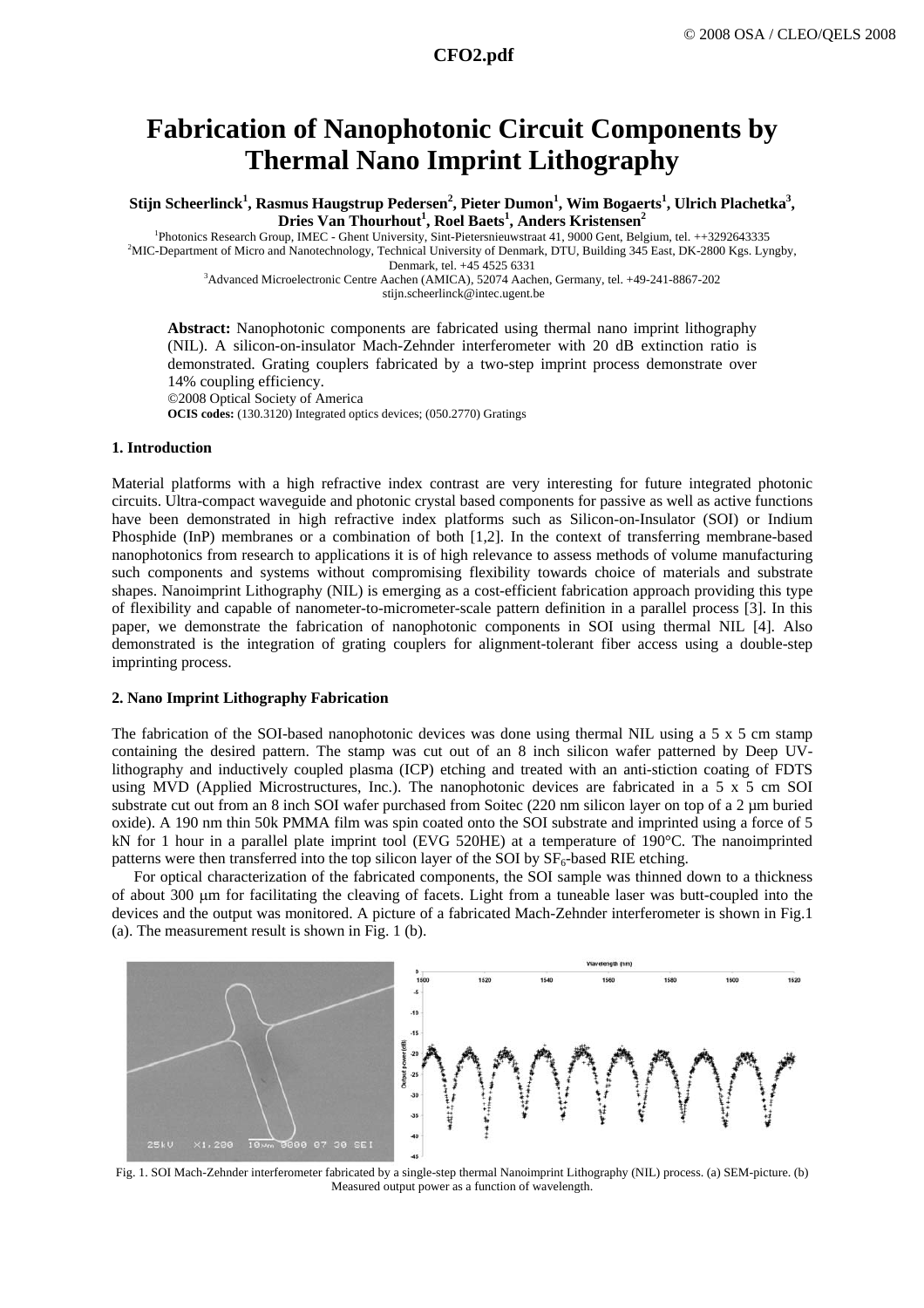#### **3. Two-step Nano Imprint Lithography Fabrication**

A mold was designed for defining grating couplers into SOI waveguides for alignment-tolerant, efficient and broadband coupling between the silicon waveguides and single-mode optical fibers. This second mold was fabricated using e-beam lithography on a silicon wafer. 630 nm pitch gratings were written using a 100 kV electron beam tool (JEOL JBX9300FS) in ZEP520Aa resist. After development, deposition of 30 nm of Al and lift-off, the written structures were transferred 280 nm into the silicon substrate by RIE. An anti-stiction coating was applied to finalize the mold. 500 nm PMMA was spin-coated on top of an SOI sample that contains waveguides. Prior to imprinting, the mold was aligned to the substrate so that the position of the grating lines was perpendicular to the waveguides. Imprint was performed using the same parameters as described above. After the imprint the gratings were transferred 60 nm into the SOI waveguide by  $SF<sub>6</sub>$ -based RIE etching. A picture of the fabricated device is depicted in Fig. 2 (a).

The coupling efficiency of the fabricated grating couplers was determined experimentally. Transmission measurements were performed by coupling laser light in via a first grating coupler and coupling the light out via a second coupler integrated on the same waveguide. An index matching fluid was applied between the fibers and the grating couplers. Assuming lossless transmission between the two grating couplers and assuming that both couplers are equally efficient, the coupling efficiency can be calculated. The result of this calculation is plotted in Fig. 2 (b). To this end, a fiber-to-waveguide coupling efficiency of 14 % was demonstrated with a central wavelength of 1570 nm and a 1dB bandwidth of slightly less than 40 nm.



Fig. 2. Fiber grating couplers for SOI waveguides fabricated by a two-step thermal Nanoimprint Lithography (NIL) process. (a) SEM picture of the fabricated grating coupler with a 630 nm period, 50 % filling factor and grating etch depth of 40 nm. (b) Detail of the grating teeth. (c). Experimentally determined fiber-to-waveguide coupling efficiency as a function of wavelength.

### **4. Conclusion**

Nanoimprint lithography is a flexible and cost-efficient fabrication approach for high index contrast based nanophotonic circuits and systems. We demonstrated and optically characterized SOI nanophotonic circuit components fabricated by thermal nanoimprint lithography (NIL). A single-step nano imprint approach allowed for the fabrication of a Mach-Zehnder interferometer with 20 dB extinction ratio. A two-step nanoimprint approach allowed for the fabrication of fiber grating couplers with 14 % coupling efficiency. Ongoing work focuses on further optical characterization of the imprinted SOI components. This will allow a study of the uniformity of the fabricated devices within dies and between dies. Moreover, it will allow comparing the results obtained here to conventional processing approaches such as DUV-lithography.

[4] S. Y. Chou, P. R. Krauss, P. J. Renstrom, "Imprint of sub-25 nm vias and trenches in polymers," Appl. Phys. Lett. Vol. 67, pp. 3114- 3116 (1995).

<sup>[1]</sup> J. Van Campenhout, P. Rojo Romeo, P. Regreny, C. Seassal, D. Van Thourhout, S. Verstuyft, L. Di Cioccio, J.-M. Fedeli, C. Lagahe, R. Baets, "Electrically pumped InP-based microdisk lasers integrated with a nanophotonic silicon-on-insulator waveguide circuit," Optics Express, 15(11), p.6744-6749 (2007).

<sup>[2]</sup> W. Bogaerts, P. Dumon, D. Taillaert, V. Wiaux, S. Beckx, B. Luyssaert, J. Van Campenhout, D. Van Thourhout, R. Baets, "SOI Nanophotonic Waveguide Structures Fabricated with Deep UV Lithography ,Photonics and Nanostructures: Fundamentals and Applications" (invited), 2(2), p.81-86 (2004).

<sup>[3]</sup> P. I. Borel, B. Bilenberg, L. H. Frandsen, T. Nielsen, J. Fage-Pedersen, A. V. Lavrinenko, J. S. Jensen, O. Sigmund, A. Kristensen, "Imprinted silicon-based nanophotonics,", Optics Express, 15(3), p. 1261-1266 (2007).